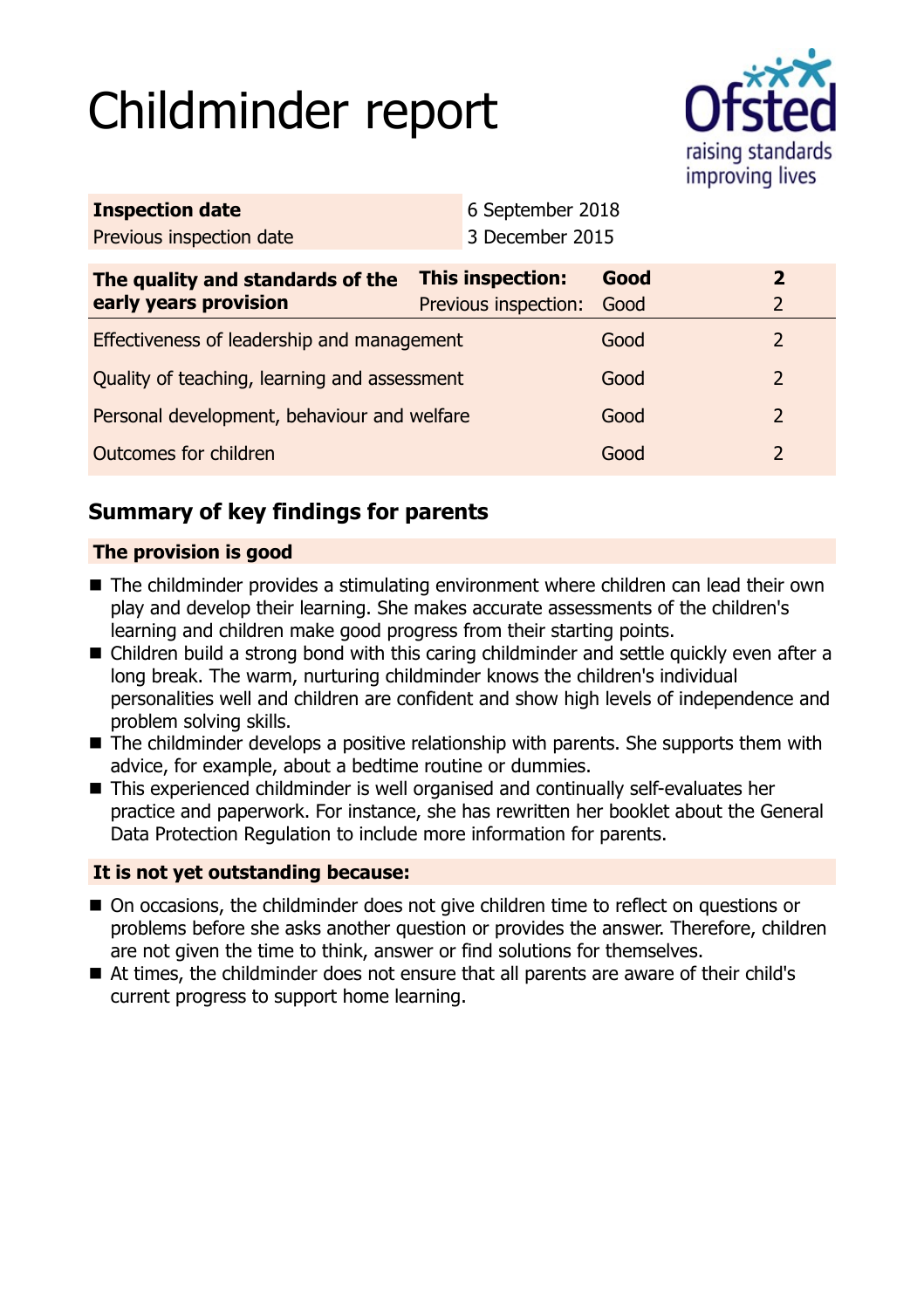# **What the setting needs to do to improve further**

## **To further improve the quality of the early years provision the provider should:**

- $\blacksquare$  allow children time to process questions asked, to enable them to use their thinking skills and provide answers or solutions to a problem
- strengthen the exchange of information about children's learning with parents.

## **Inspection activities**

- The inspector observed activities and the quality of the childminder's interactions with the children.
- The inspector looked at a range of documentation, including risk assessments, key policies and procedures, and children's records.
- The inspector took account of parents' views through discussion, emails and feedback forms.
- $\blacksquare$  The inspector spoke to the childminder and children at appropriate times during the inspection.
- The inspector discussed the childminder's self-evaluation, her plans for her practice and jointly evaluated an activity with the childminder.

# **Inspector**

Maxine Ansell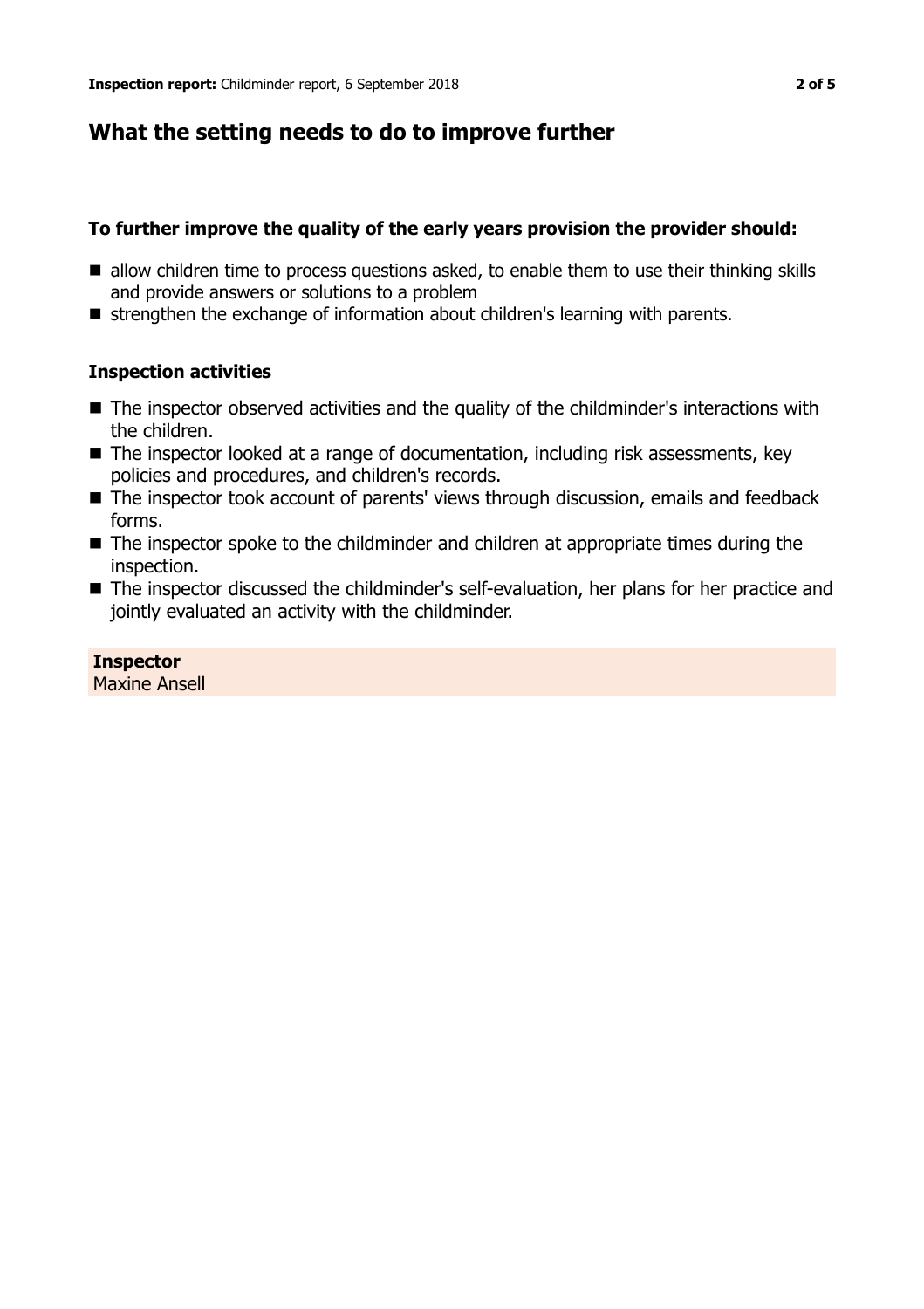# **Inspection findings**

### **Effectiveness of leadership and management is good**

Safeguarding is effective. The childminder has a good understanding of her role in keeping children safe. She knows the procedures to follow should she be concerned about a child being abused or neglected. The childminder uses questionnaires and discussions to seek the views of children and parents as part of her self-evaluation. She effectively reviews her practice. For example, she regularly evaluates her environment and has moved her book corner to make it more accessible and cosier for the children to use. The childminder has a thorough system in place to assess children's progress and detect any gaps in their learning. Parents are complimentary about the childminder, saying children are treated as family, there are plenty of toys and nice activities and children learn so much.

### **Quality of teaching, learning and assessment is good**

The childminder knows the children's abilities and current interests well. She plans activities that motive their learning and help the children to maintain interest. The childminder supports children's mathematical skills effectively. For example, she develops children's understanding of size and weight as she explains that she is 'too big' for the small chair and one doll is 'heavier' than the other doll. The childminder extends children's communication skills well. For instance, she encourages them to communicate by labelling their actions and toys and praising their efforts. Children develop an understanding of information and communication technology, for example, they enjoy winding keys and pressing buttons to make toys work.

#### **Personal development, behaviour and welfare are good**

This experienced childminder creates an interesting environment where children are easily able to instigate their own play and follow their interests. She is a good role model and children behave well, are polite and spontaneously say 'thank you' when given a pretend cup of tea. Children enjoy interacting with the childminder and even though they have just returned from a summer break, feel safe and secure and are happy to interact with visitors. The childminder develops their physical skills effectively. For example, children develop their small muscles as they try to work hand puppets and their hand-toeye coordination as they play bat and ball.

#### **Outcomes for children are good**

Children develop their imagination and understanding of the world around them. For example, children enjoy pretend play as they make cups of tea and stir ingredients in a pan in the role-play corner. Children are developing the skills and knowledge they will need when they are ready to start school. For example, children follow instructions and readily share and play with others. Children are willing to have 'a go' and solve problems. For instance, they happily work out how to stop a doll from sliding off a chair.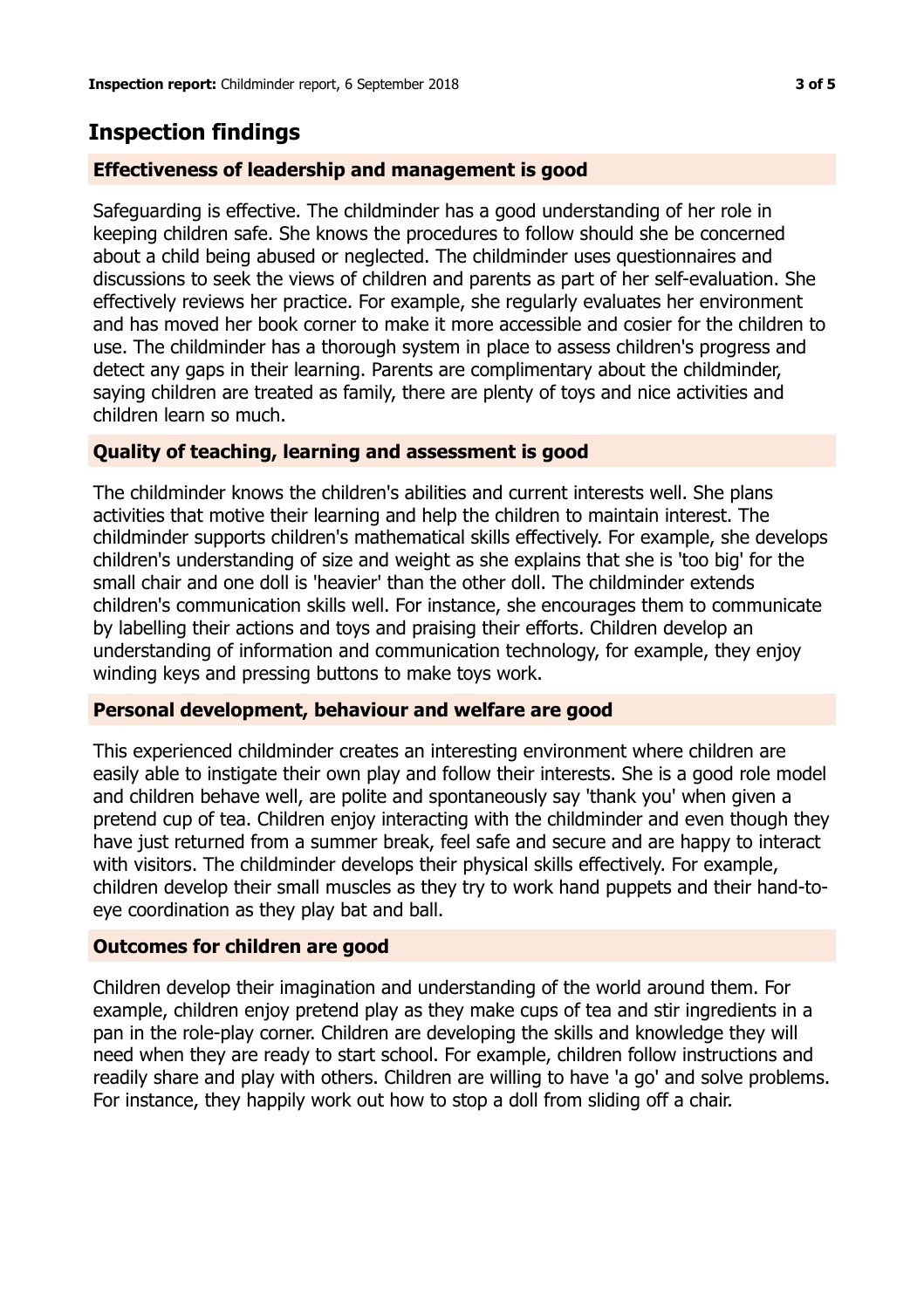# **Setting details**

| Unique reference number       | EY259270                                                                             |
|-------------------------------|--------------------------------------------------------------------------------------|
| <b>Local authority</b>        | Kent                                                                                 |
| <b>Inspection number</b>      | 10063759                                                                             |
| <b>Type of provision</b>      | Childminder                                                                          |
| <b>Registers</b>              | Early Years Register, Compulsory Childcare<br>Register, Voluntary Childcare Register |
| Day care type                 | Childminder                                                                          |
| Age range of children         | $2 - 10$                                                                             |
| <b>Total number of places</b> | 6                                                                                    |
| Number of children on roll    | 4                                                                                    |
| Date of previous inspection   | 3 December 2015                                                                      |

The childminder registered in 2003 and lives in Ashford, Kent. She provides her service on weekdays between the hours of 7am and 6pm. The childminder holds an appropriate early years qualification at level 3.

This inspection was carried out by Ofsted under sections 49 and 50 of the Childcare Act 2006 on the quality and standards of provision that is registered on the Early Years Register. The registered person must ensure that this provision complies with the statutory framework for children's learning, development and care, known as the early years foundation stage.

Any complaints about the inspection or the report should be made following the procedures set out in the guidance Complaints procedure: raising concerns and making complaints about Ofsted, which is available from Ofsted's website: www.ofsted.gov.uk. If you would like Ofsted to send you a copy of the guidance, please telephone 0300 123 4234, or email [enquiries@ofsted.gov.uk.](mailto:enquiries@ofsted.gov.uk)